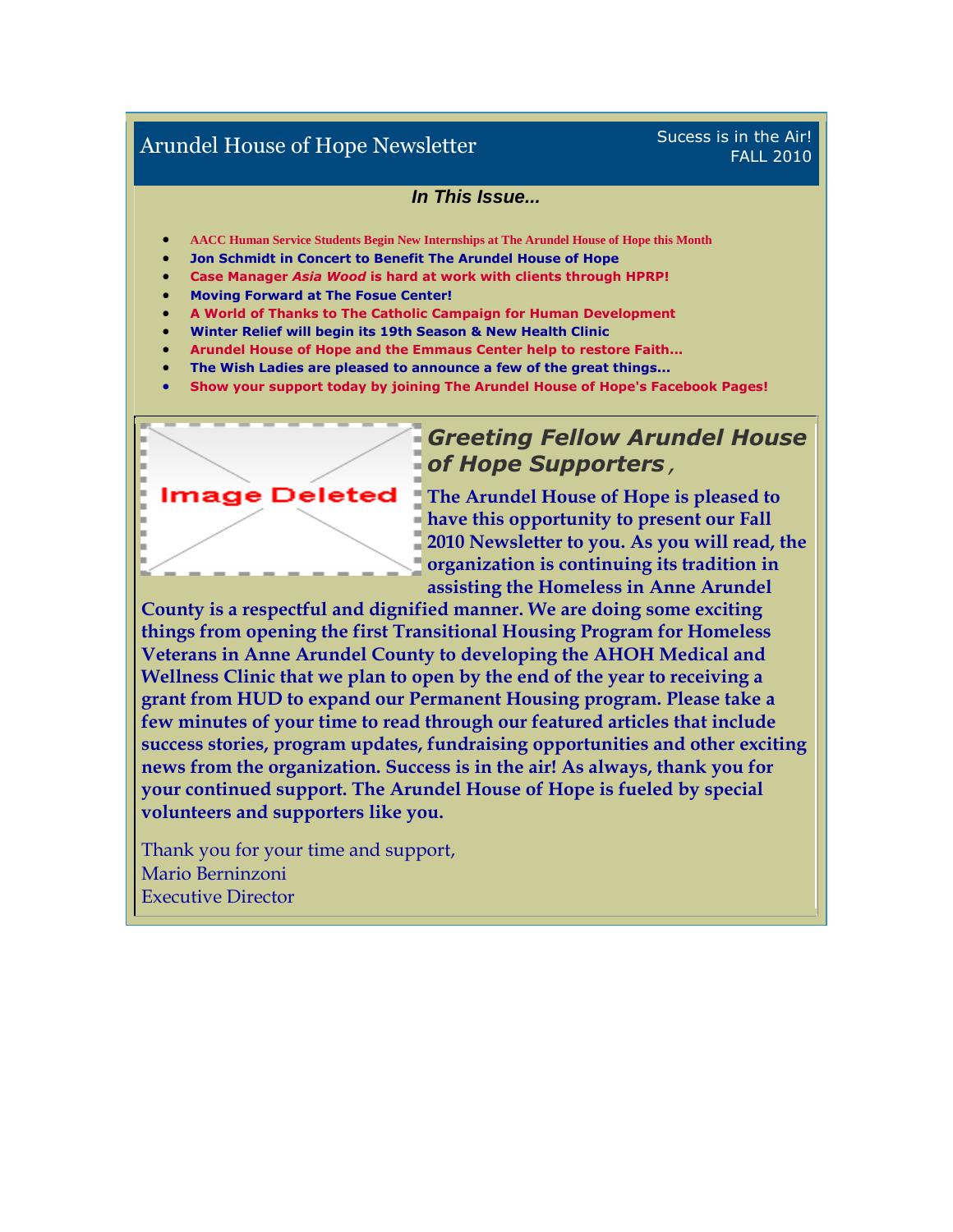

AACC Human Service Students Begin New Internships at The Arundel House of Hope this Month

#### *Prepared By Marsha Urban*

Case Manager

**School bells will be ringing soon for our children and also for those students at Anne Arundel Community College! Interns from AACC's Human Services program will be completing an internship at Arundel House of Hope. They will work closely with the case managers and support staff to help serve those clients who come to us for help; they also take part in outreach and fundraising opportunities. The interns will gain knowledge of the population we serve and the services we offer. This experience provides future clinicians for work in the field. Some, like Brianne Adams and Asia Wood, will go on to become case managers or other support services at Arundel House of Hope. We are blessed to have such a wonderful partnership with Anne Arundel Community college to continue this opportunity.**

## Moving Forward at The Fosue Center!

#### **Jon Schmidt in Concert to Benefit The Arundel House of Hope**

*The Arundel House of Hope has been given a wonderful fundraising opportunity!*



**On Saturday Oct. 16th at Woods** 

**Memorial Presbyterian Church in Severna Park, Jon Schmidt, pianist, and special guest, Steven Sharp Nelson, cellist, will hold a concert to benefit the Arundel House of Hope. Tickets will be on a first come first serve basis and will be \$25 a ticket with a maximum of \$100 for a family. Tickets and more information is available by contacting Marsha Urban at 410-863-4888or** [murban@arundelhoh.org.](mailto:murban@arundelhoh.org) 

Case Manager *Asia Wood* is hard at work with clients through HPRP!

*The Homelessness Prevention And Rapid Rehousing (HPRP) Program*



**The Homelessness Prevention and Rapid Re-housing program provides financial assistance/services to prevent individuals and families from**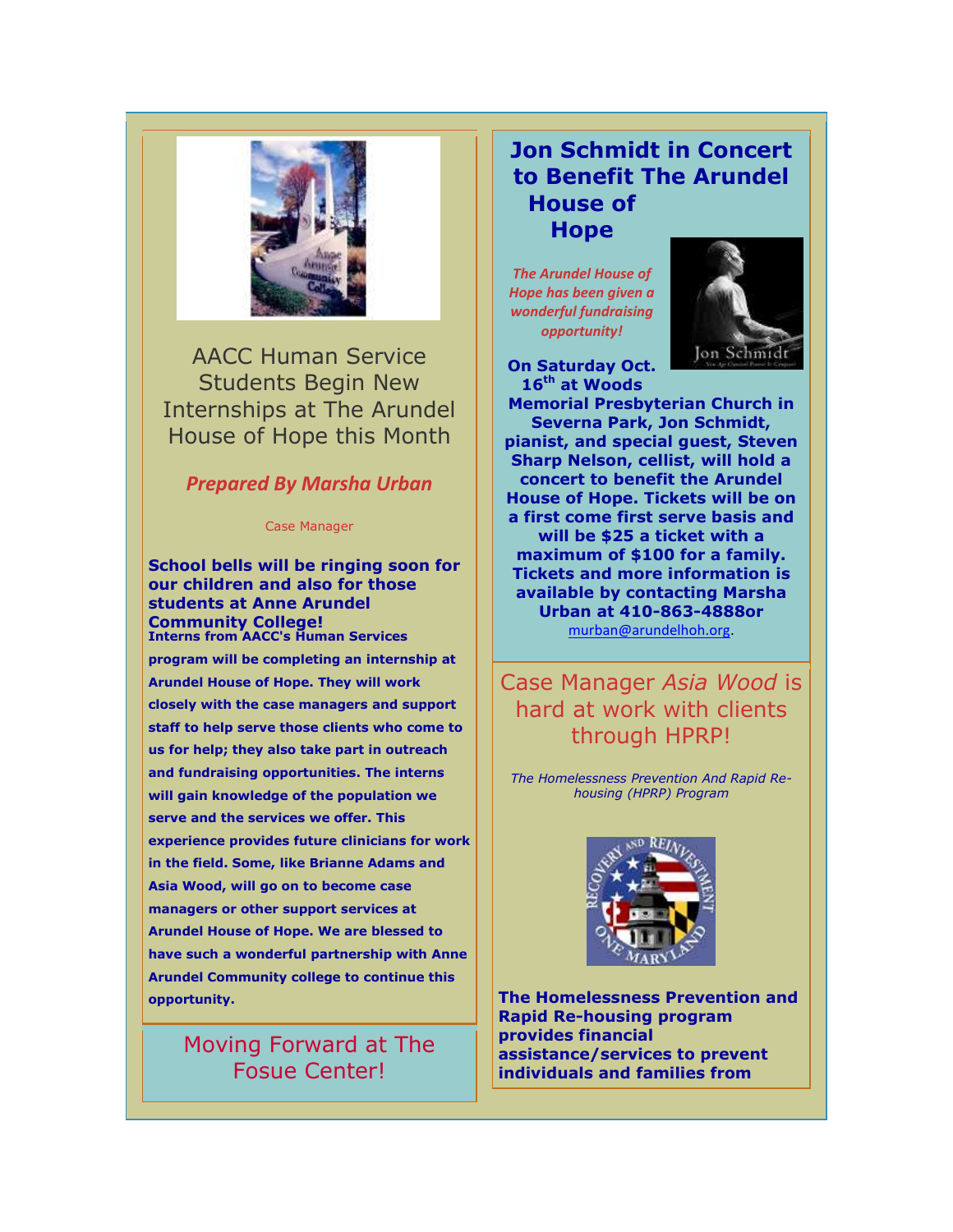Great things for great people are continuing to happen at The Arundel House of Hope's Fouse Center. The Center's staff is pleased is



announce that already this year FOUR clients have successfully completed the program this year. This has been a wonderful accomplishment and has also has enabled the center to welcome four new men to the facility to begin to engage in the life changing program. Congratulations to all of the graduates and good luck to all of the new participants!

> *A world of Thanks to The CatholicCampaign for*

*Human Development for their support in assisting the Arundel House of Hope to continue to change lives with our social enterprise, The Doughy Dog. A business built to supportively employ the clients of the organization.* 

**LATHOLIC CAMPAIGN** FOR HUMAN DEVELOPMENT **Working to End Poverty and Injustice** in the United States



*"The campaign offers 'not a hand out but a way out' of the poverty still gripping over 39 million Americans by funding programs where poor and marginalized people are empowered to make decisions, seek solutions to local problems and find ways to improve their lives and neighborhoods,"*

**becoming homeless and help those who are experiencing homelessness to be quickly rehoused and stabilized. The funds under this program are intended to target individuals and families who would be homeless but for this assistance.**

**Currently, Asia Wood-Case Manager with The Arundel House of Hope is providing Case Management services to 22 of Anne Arundel Counties HPRP participants. Ms. Wood works weekly with each client to develop and execute a plan of action to improve their current situation and ensure future success. This program is yet another example of The Arundel House of Hopes mission to end homelessness in Anne Arundel County Maryland.**

## **19th Season of Providing Hope and Opening a New Health Clinic**

*An update from Phil Bailey, Director of Winter Relief*

**On October 18, 2010 The Arundel House of Hope will begin its 19th season of sheltering The Homeless of Anne Arundel County through the Winter Relief Program.** 



**This year the program will have 48 sheltering church sites and an additional 14 churches partnering with them to provide this years ministry. They hope to serve over 60 men and women each night of the season. It is truly hard to imagine a larger ecumenical ministry in the community. This sheltering season the program expects the number of guests served to increase over the number of guests served in last years season.** 

**Arundel House of Hope's expanded Case Management services and the new** *Wellness and Care Center* **will result in an increase of**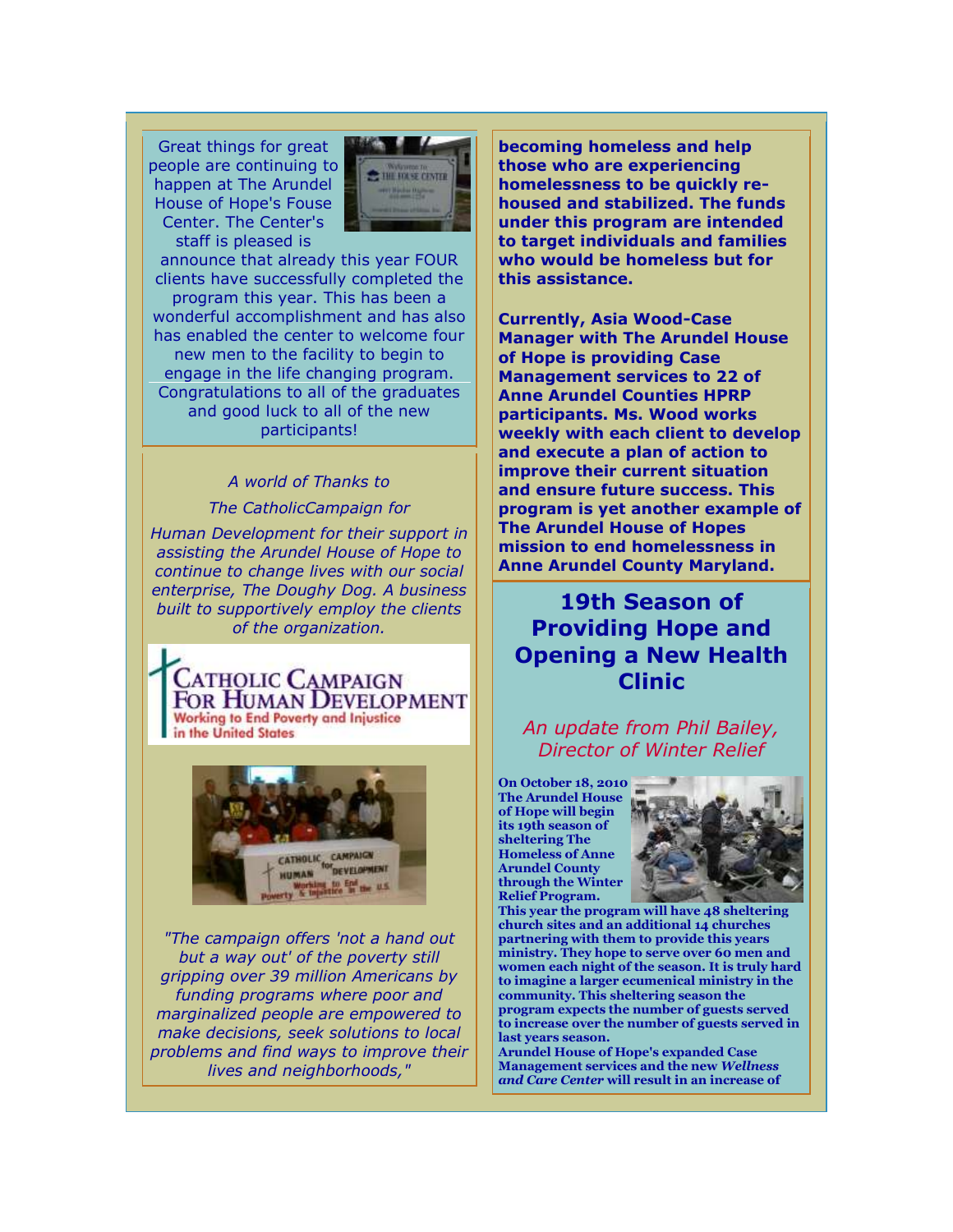#### Archbishop O'Brien

## **Arundel House of Hope and the Emmaus Center help to restore Faith...**

#### *Glen Day is "on his way"!*

**Glen Day, has several life changing events occurring in his life over the past several months. After recovering from a quadruple bypass surgery** 



**Glen has started to improve other areas of this life. Through the donation of services by a local dentist Glen is going regularly to dental appointments and will soon be receiving dentures. Glen volunteers at the Emmaus Center, a center in Glen Burnie where homeless guests can participate in bible study and prayer. Glen volunteers every day the Emmaus Center working at the front desk and preparing meals for the centers guests. Arundel House of Hope staff often works with those at the Emmaus Center in order to offer the best possible services to clients. Through receiving spiritual support from Father Ed Jansen and his wife Amma Trish Gaffney, who founded the Center, Glen is pursuing studies in Deaconship. In addition to those life changes Glen will be renewing his wedding vows with his wife in September. Glen looks forward to continuing to serve the needs of others and is thankful, as are the other residents of Safe Haven I & II, for Arundel House of Hope and their support services.**

**Great job Glen and thanks for your willingness to share your story***!*

*Show your support today by joining The Arundel House of Hope's Facebook Pages!* **(Click on the links below)**  *THE DOUGHY DOG* 

Find us on Facebook<sup>1</sup>



**services and positive opportunities for the shelters participants. AHOH hopes to have the new Health Clinic up and running by the end of the year, we are currently in need of medical volunteers, if you would like to volunteer or help out in anyway, please contact, Phil Bailey at 410-863-4888 ext 112, [pbailey@arundelhoh.org.](mailto:pbailey@arundelhoh.org)**

## **From the Desk of Arlene Scott**

*WISH Resident Manager*

**The Wish Ladies are pleased to announce a** 



**few of the great things which happened within the past year. > The sucessful transition of two of our ladies into independent permanent housing, apartments of their own.**

**>The initial "First Daughter's Day" celebration at the Wish House. Our first theme included giving honor to 21 women who have impacted our lives for the better. We hope to see all of you** *wish marvelous* **ladies again this coming spring!**

**>An appreciation luncheon at the AHOH administrative office for our** *wish fabulous* **Administrative staff. >The WISH Ladies, a.k.a....."Youth, Joy, Purity, Royalty, Sunshine and Faithful" are grateful for the time, talent, and treasure the God Most High has given us as we continue to walk interdependently and collectively with courage toward our destiny.** Wish Wonderful!!!

Peace, Orlene Scott